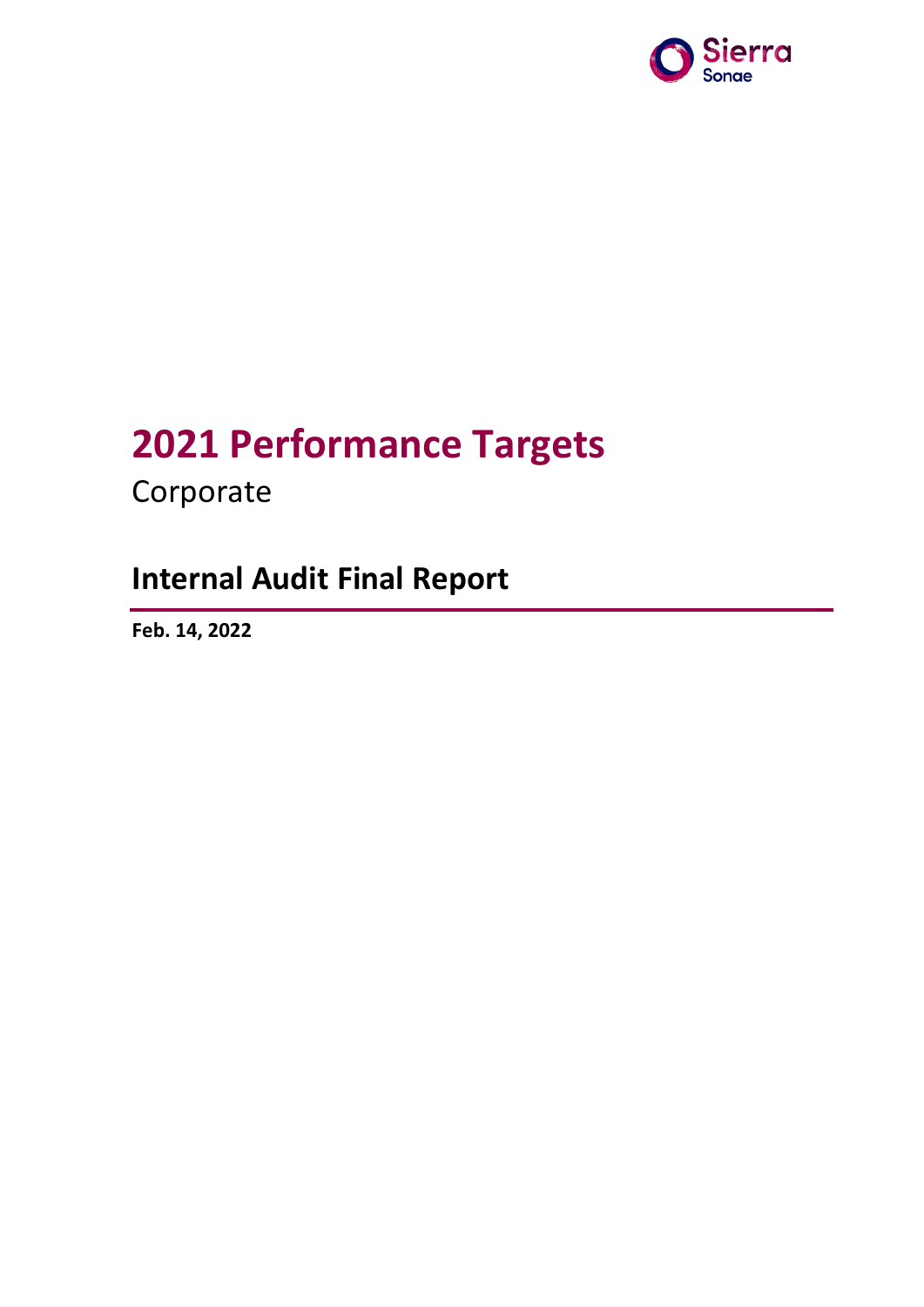

**To:** The Board of Directors of Sierra Portugal S.A.

**Date:** Feb. 14, 2022

**Subject:** Internal Audit Report – **2021 Performance Targets**

#### **I. Introduction**

This report presents an overview of the achievement rates of the Performance Targets for 2021; the report is divided in two parts:

**(i)** Performance overview.

Overall summary of the achievement rates for all 2021 Performance Targets, including analysis by different areas.

**(ii)** Performance targets by achievement rates.

#### **II. Performance overview**

#### **Performance Targets**

*Table 1: Status of Performance Targets (23):*



#### Status of 2021 Performance Targets (23)

*Table 2: Performance Targets by area and score range:*

|                                        |                | <b>Achievement Score</b> |        |         |               |     |
|----------------------------------------|----------------|--------------------------|--------|---------|---------------|-----|
| Area                                   | <b>Number</b>  | 0%                       | 1%-50% | 51%-99% | 100%          | N/A |
| Circular Economy                       | 6              |                          |        |         | 3             |     |
| Climate Change Resilience              | 3              |                          |        |         |               |     |
| Employee, Health and Safety Well-being | 3              | 2                        |        |         | 1             |     |
| Human Capital Management               | $\mathfrak{p}$ |                          |        |         | $\mathcal{P}$ |     |
| <b>Impact on Local Communities</b>     | 1              |                          |        |         | 1             |     |
| Sustainable Buildings                  | 8              |                          |        |         | 5             | 3   |
| Total                                  | 23             |                          |        |         | 14            | 4   |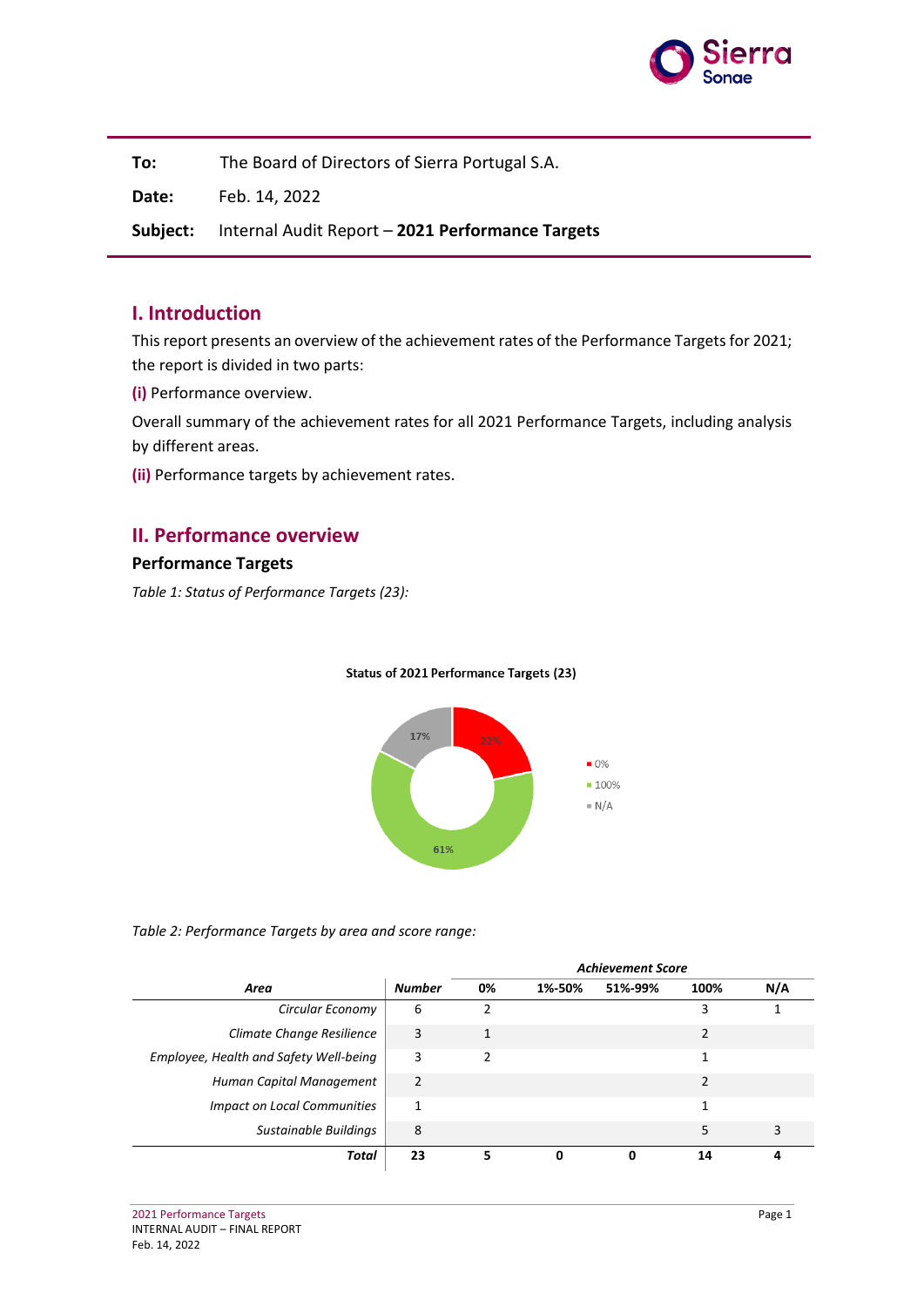

### **II. List of Performance Targets by achievement rate**

| #                                  | 2021 Performance Target/area                                                                                                                        | %    | <b>Comments</b>                                                                                                      |  |  |  |  |  |
|------------------------------------|-----------------------------------------------------------------------------------------------------------------------------------------------------|------|----------------------------------------------------------------------------------------------------------------------|--|--|--|--|--|
| <b>Circular Economy</b>            |                                                                                                                                                     |      |                                                                                                                      |  |  |  |  |  |
| $\mathbf{1}$                       | E4.1 - Attain a minimum average recycling rate of<br>62.8% across our owned shopping centres.                                                       | 100% | Result: 64.36%, i.e., above minimum target.                                                                          |  |  |  |  |  |
| $\overline{2}$                     | E6.1 - Attain a minimum average recycling rate of<br>96.9% in our Lisbon, Maia offices:<br>Lisbon - 97.3%<br>Maia - 96.1%                           | 100% | Result: 99.16%, i.e., above minimum target.                                                                          |  |  |  |  |  |
| 3                                  | E6.2 - Attain a maximum average landfill rate of<br>3.8% in our Lisbon, Maia offices:<br>Lisbon - 5.0%<br>Maia - 0.0%                               | 100% | Result: 0%, i.e., below maximum target.                                                                              |  |  |  |  |  |
| 4                                  | E5.1 - Guarantee that the proportion of waste (by<br>weight) sent to landfill, across Sonae Sierra<br>owned shopping centres does not exceed 11.1%. | 0%   | Result: 13.76%, i.e., above maximum target.                                                                          |  |  |  |  |  |
| 5                                  | E8.1 - Achieve an overall waste valorisation rate<br>of 74.85% in owned operating assets.                                                           | 0%   | Result: 64.36%, i.e., below minimum target.                                                                          |  |  |  |  |  |
| 6                                  | E7.1 - Achieve an overall recycling rate of 85% on<br>all construction projects completed in 2021<br>(including refurbishments and expansions).     | N/A  | No construction project occurred in 2021.                                                                            |  |  |  |  |  |
|                                    | <b>Climate Change Resilience</b>                                                                                                                    |      |                                                                                                                      |  |  |  |  |  |
| 7                                  | E10.1 - Reduce Scope 1 and 2 GHG emissions to<br>18.2 kg CO <sub>2</sub> e / m <sup>2</sup> GLA in 2021 (Corporate)                                 | 100% | Result: 13 kg CO <sub>2</sub> e / $m^2$ GLA, i.e., below maximum<br>target.                                          |  |  |  |  |  |
| 8                                  | E10.4 - Reduce Scope 1 and 2 GHG emissions to<br>39 kg CO <sub>2</sub> e / m <sup>2</sup> GLA in 2021 (Core Assets).                                | 100% | Result: 20.6 kg CO <sub>2</sub> e / $m^2$ GLA, i.e., below maximum<br>target.                                        |  |  |  |  |  |
| 9                                  | E3.1 - Achieve a water reuse of at least 7.1% at<br>Sonae Sierra owned operating assets.                                                            | 0%   | Result: 6%, i.e., below minimum target.                                                                              |  |  |  |  |  |
|                                    | <b>Employee, Health and Safety Well-being</b>                                                                                                       |      |                                                                                                                      |  |  |  |  |  |
| 10                                 | S1.3 - Achieve zero fatalities due to accidents<br>within Sonae Sierra's workforce.                                                                 | 100% | Result: zero fatalities.                                                                                             |  |  |  |  |  |
| 11                                 | S1.1 - Reduce the number of work accidents (per<br>million hours worked) which result in workforce<br>absence to not more than 1.65.                | 0%   | Result: 1.79%, i.e., above maximum target.                                                                           |  |  |  |  |  |
| 12                                 | S1.2 - Reduce the severity of work accidents and<br>occupational diseases which result in workforce<br>absence to not more than 10.4.               | 0%   | Result: 64.67, i.e., above maximum target.                                                                           |  |  |  |  |  |
| <b>Human Capital Management</b>    |                                                                                                                                                     |      |                                                                                                                      |  |  |  |  |  |
| 13                                 | SHEW 1.1 - Attain 39% of leadership position<br>occupied by women.                                                                                  | 100% | Result: 39% of leadership position occupied by<br>women.                                                             |  |  |  |  |  |
| 14                                 | SHEW 2.1 - Attain 92% of Top Talent Retention<br>Rate (Top talent: High Flyers, Fast Movers e<br>Movers).                                           | 100% | Result: 92.4%, i.e., in line with the target.                                                                        |  |  |  |  |  |
| <b>Impact on Local Communities</b> |                                                                                                                                                     |      |                                                                                                                      |  |  |  |  |  |
| 15                                 | ILC3 - To invest 2% of marketing budget in<br>community related initiatives evaluating the<br>respective results.                                   | 100% | 3.9% of the marketing budget of owned shopping<br>centres (Europe) was invested in community related<br>initiatives. |  |  |  |  |  |